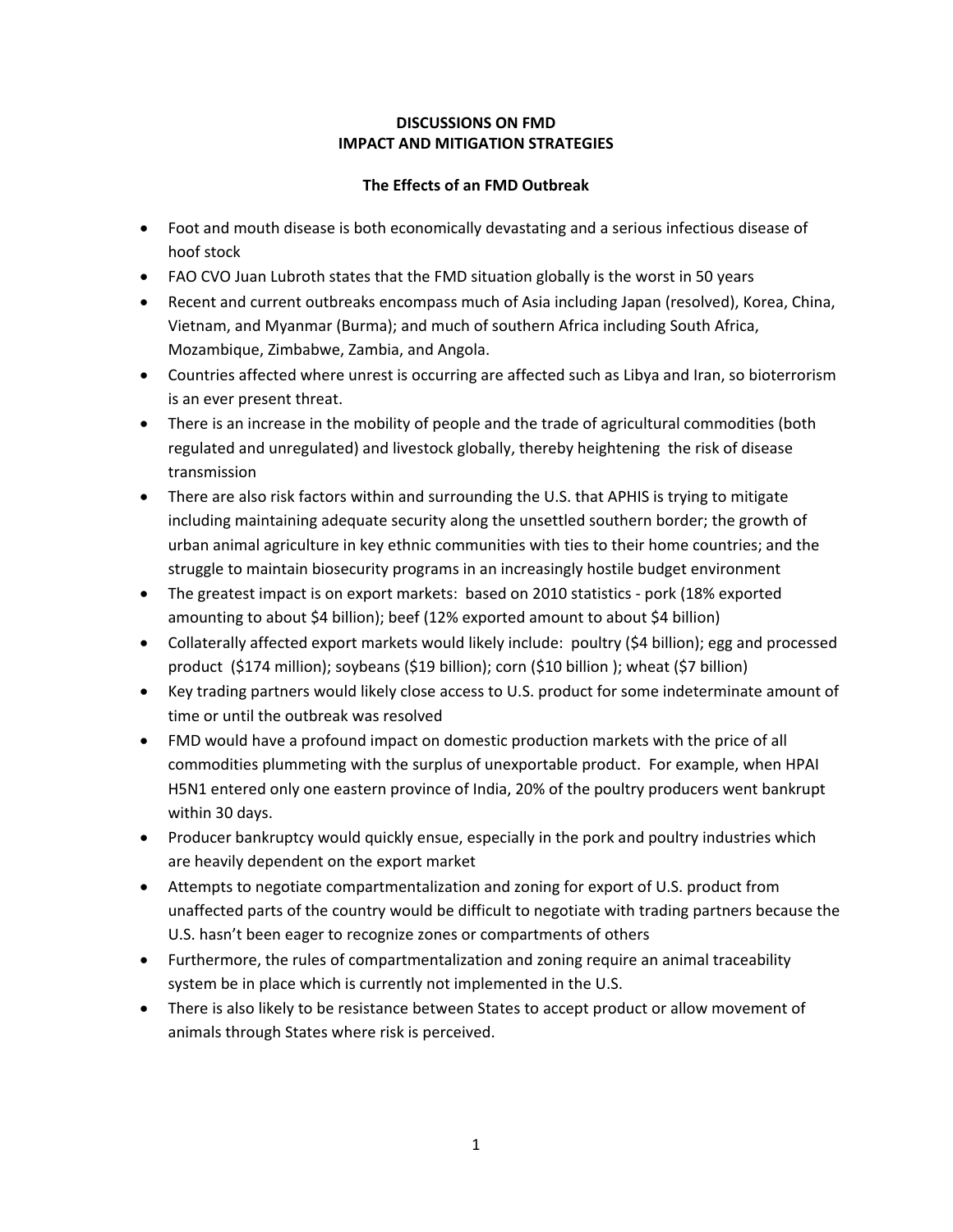- Many U.S. companies have reduced risk by diversifying and establishing production facilities in other areas of the world (especially for swine and poultry). Eastern Europe and South America are good examples of these off-shore animal holdings areas. The implications of this move are that by the time the U.S. is able to resume export, other countries could have filled the void created by the lack of U.S. product and the markets may have vanished.
- Because of the dire consequences of even a small FMD outbreak, the U.S. must be able to mount a profound and exhaustive response effort to contain the disease. There have been no detections of FMD in the U.S. for 82 years and we have been privileged to maintain our "free" status. Our high standards of biosecurity, net export of animal products (which has reduced the need for import of foreign animal products), and geographical isolation have help to protect the country. However, in a world of increased trade and human mobility, coupled with budgetary constraints and the concomitant reduction in regulatory oversight, the risk for disease encroachment grows ever greater.

## **FMD Preparedness for Disease Mitigation and Response Strategies**

- APHIS has been very proactive in planning mitigation and response strategies for FMD and has been engaged in methods development for novel response technologies, especially in the area of vaccination, depopulation, disposal, and disinfection.
- APHIS has developed a rapid response plan called the FMD Red Book which provide guidance and SOP's for responding to an outbreak
- APHIS is augmenting its surveillance capability for FMD by permitting validated laboratories within the National Animal Health Laboratory Network to conduct presumptive FMD testing
- APHIS has developed continuity of business products such as the Secure Egg Supply Plan and is developing the Secure Milk Supply Plan. The Egg Supply Plan product was endorsed by USAHA is currently under consideration by the States
- APHIS realizes that there is insufficient Federal personnel to respond adequately to a large outbreak, so APHIS has engaged contractors on an "as‐needed" basis and is trying to coordinate with State and Industry stakeholders
- The National Veterinary Stockpile is adding supplies and equipment appropriate for FMD response. NVS is investing in methods and development projects for new response technologies
- The NAFMDVB is a trilateral venture that will help to ensure that FMD vaccine is made available to the U.S. when needed.

## **Real and Potential Gaps in the Defense Strategy**

- **•** Surveillance
	- o There is a large and growing population of feral animals, especially in key border areas including swine, escaped cattle, and exotic hoof‐stock such as nilgai that pose an unknown threat because they can move readily across borders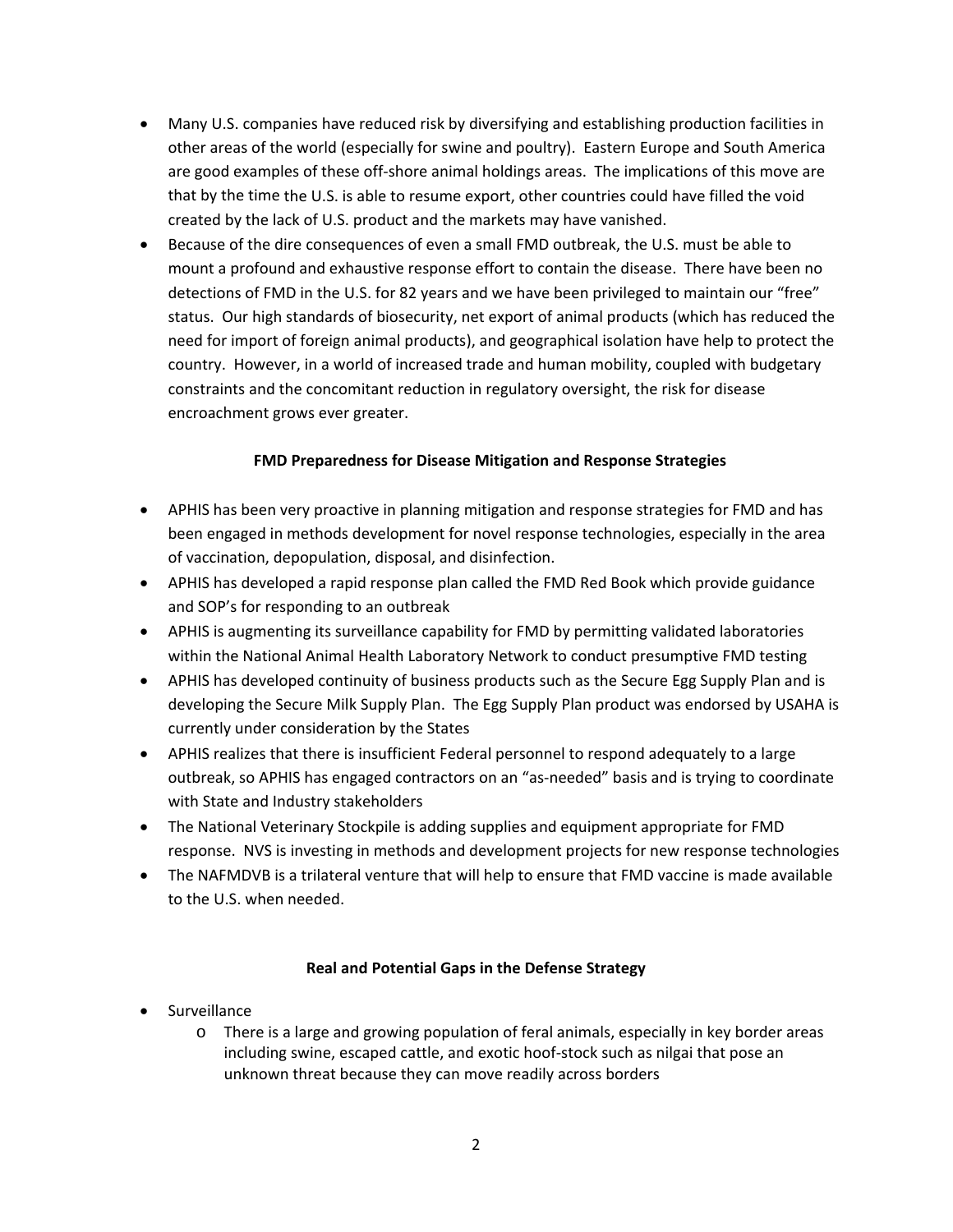- o Product import into the U.S. is increasing, yet there is insufficient border security to thoroughly inspect shipments even from high risk countries
- o The growth of urban agriculture has become an unknown risk factor for the introduction of FADs since these are largely unmonitored populations
- o International travel has become the norm and expatriates living in the U.S. visiting their homeland may bring contraband material with them either knowingly or unknowingly.
- o Bioterrorism is an ever present threat of unknown potential, and it is difficult to engineer surveillance efforts to address this risk
- o The number of FADDs needs to be increased and coursework detailing recognition and proper notification of suspect clinical signs of FADs should be mandatory instruction in all veterinary colleges AND animal science programs
- Vaccine
	- o The lessons learned in both Japan and Korea dictate that the prudent use of vaccine can quickly halt the expansion of an outbreak. Therefore, APHIS has made the decision to use FMD vaccine where and when appropriate.
	- o Three vaccination strategies are proposed:
		- Eradication with NO vaccination
		- **Vaccinate to eradicate**
		- **vaccinate to live**
	- o Each strategy has advantages and disadvantages and the decision cannot be made by APHIS alone but must be made in concert with State and Industry stakeholders. Therefore, APHIS is reaching out to State and Industry stakeholders to determine vaccine strategies for each animal production sector and the trigger points for the decision to vaccinate
	- o The reason a multi‐lateral approach to vaccination must be taken is because each animal production sector has a different business model which vaccination will affect. For example, the swine industry may be reluctant to vaccinate due to the impact on the export market while the dairy industry would want to employ the use of vaccine to preserve long‐term use of production animals.
	- o Industries must also create public messaging and education campaigns on meat safety if FMD should occur. These efforts must extend to vaccinated animals because the public may see APHIS depopulating animals on one hand, and then being asked to consume vaccinated product on the other.
	- o Another issue is whether meat processors would willingly take vaccinated product if the there is a negative public perception
	- o Lastly, since APHIS has made the decision to use vaccine, the vaccine supply must be greatly expanded and this has resulted in resource issues with the NAFMDVB
- Response
	- o Biosecurity plans during outbreaks are not widely developed across the animal production sectors and must be coordinated with regulatory plans
	- o Movement Control
		- There is no uniform coordination across all States to implement Stop-Movement orders although some States do have plans in place, they may be untested. States must coordinate and create MOAs with their local law enforcement agencies and National Guard authorities for movement control
	- o Depopulation